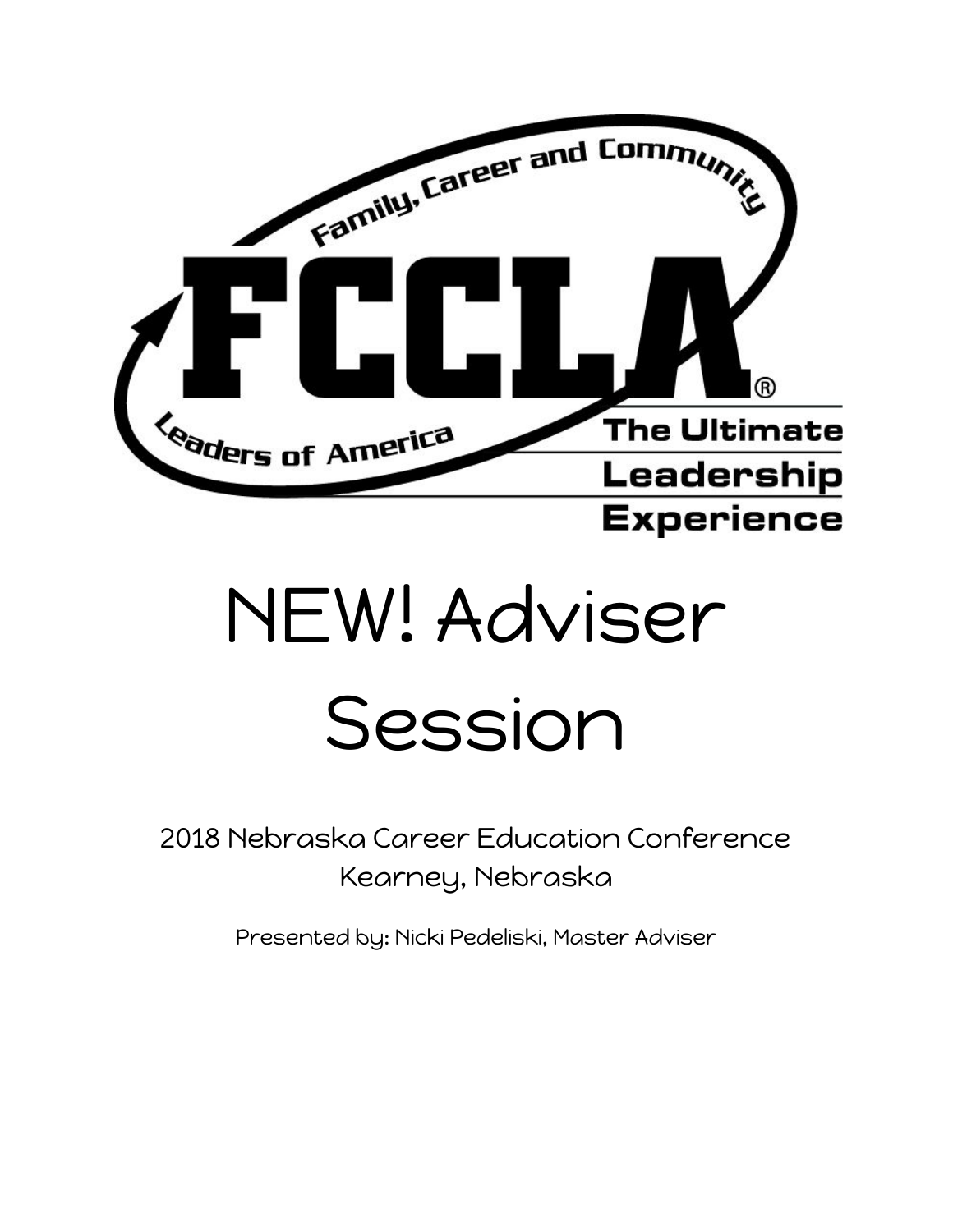## Integrating FCCLA

**Integration means REAL WORLD!** Using FCCLA programs, activities, and resources to enhance course curriculum will help students tak away "real world" application of Family and Consumer Sciences classes. Integration demonstrates "real life" and "real world" aspects. Students make connections from course work/FCCLA work to life, work, community and family.

**Know your curriculum and FACS standards.** Creating a crosswalk for your current curriculum with Career Clusters and FACS Standards helps plan for the year and helps develop a view for how FCCLA fits into your course work and creates a big picture view of how your program fits in the local, state and national requirements.

**Integration boosts chapter involvement and membership**. By incorporating FCCLA resources and information into **ALL** FACS courses, non-member students become interested. Students realize the impact they can have on their families and communities though in class work and FCCLA activities.

**Don't try to do it all!** Integrating FCCLA into your FACS courses will take time and perhaps years. Find a way that works for you, your student and your course structure.

## Thinking Questions:

What activities to you currently use to integrate FCCLA into the classroom now?

Which FCCLA National Programs can be used with current course curriculum?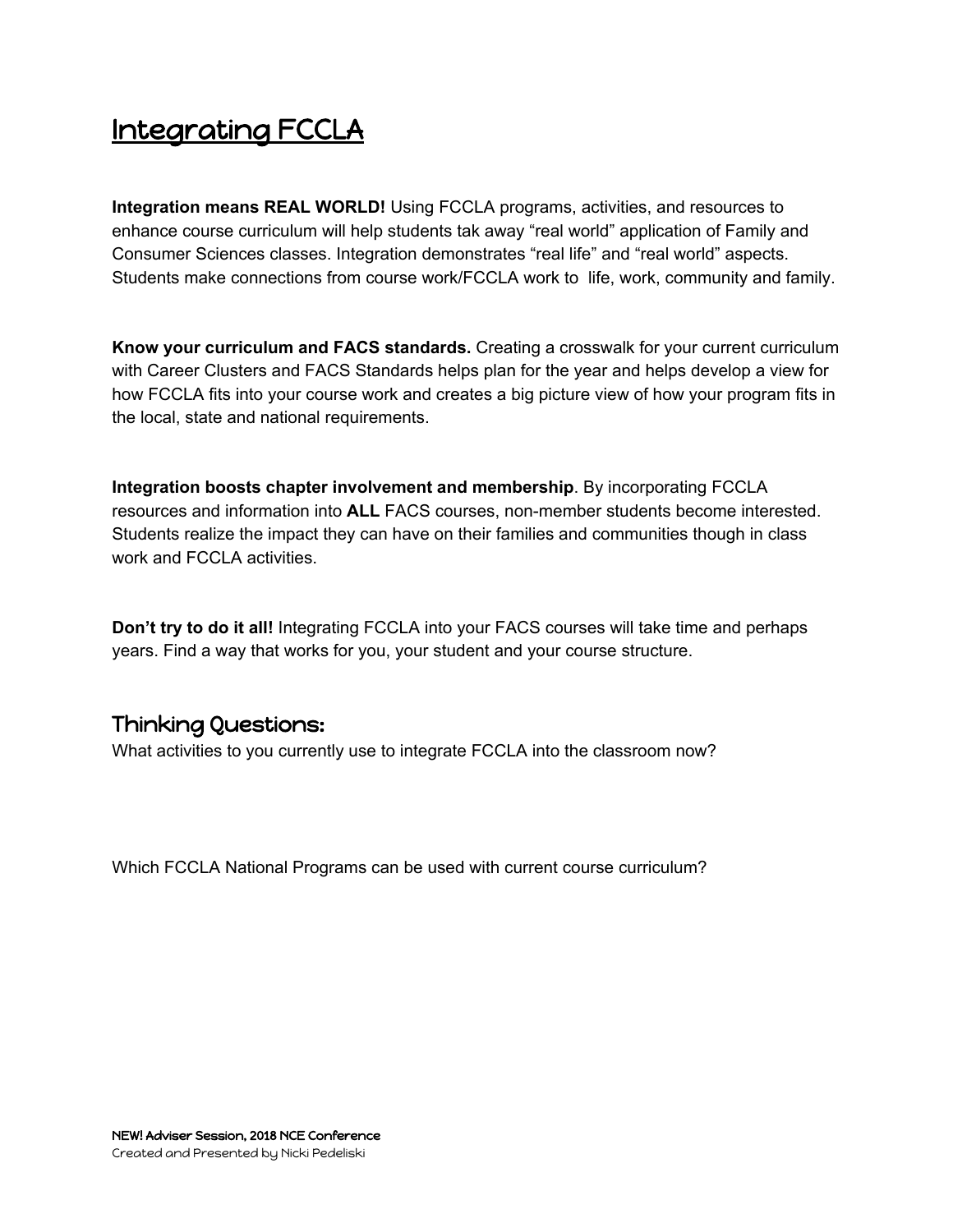## Successful Recruitment

**Review the FCCLA membership kit and gain useful resources and tools to build a strong and activate FCCLA chapter.** Use the state created theme, when announced, to create a cohesive flow between chapter and state and national associations. IDEA Use the logo on everything to create familiarity and brand recognition for non-members, students, teachers, administrators, home and community members.

**Expand your focus!** Who will be your new members next year/this year? Design activities to reach them. Build a positive image among younger students, administrators, fellow teachers parents and business and industry.

**Make membership a part of everything!** Recruitment happens year around. Every chapter meeting, project and activity influences who joins and stays involved. IDEA Hold special "new member" events throughout the year. Let students take the reins to plain and carry out recruitment activities.

**Keep school administrators, the community and media informed**. IDEA Take pictures and send to local media outlets, submit articles to school newsletters, announcements, create a bulletin board that recognizes members.

**RECRUIT, RETAIN AND RECOGNIZE (the 3 R's) members**. Membership development is a continuing effort to bring others into the chapter (recruitment) help them become involved (retention) and reward their contributions (recognitions) IDEA Sit down with chapter officers at the beginning of their term to establish a plan for achieving chapter success.

## Networking Questions:

What are the benefits of FCCLA membership?

What are the most successful tools/idea for recruiting and retaining members?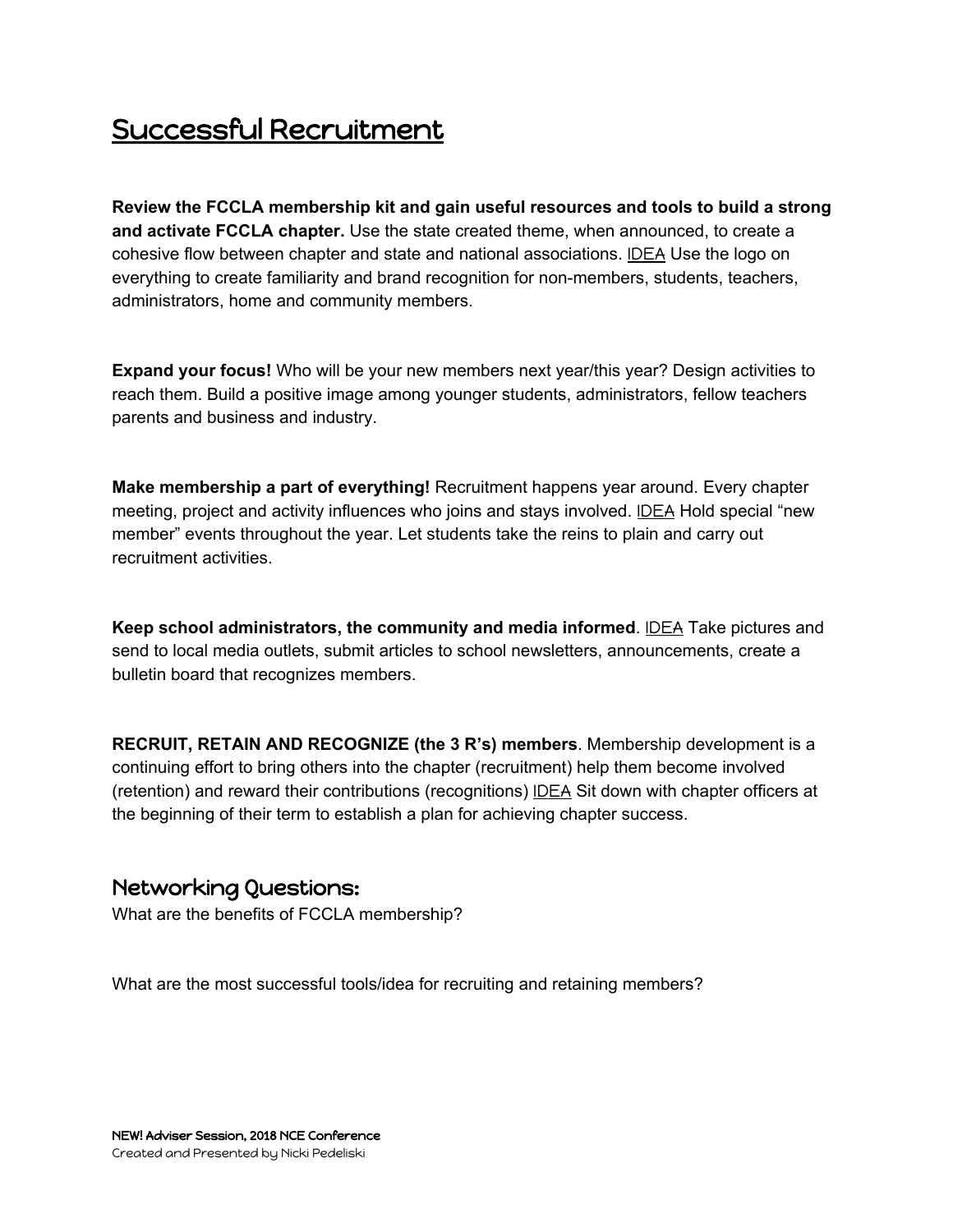## Effective Fundraising

**Use activities that teach.** The most successful fundraising activities provide extra learning opportunities and leadership experience for students. Choose something that fits the communities needs.

**Schedule activities throughout the year and the summer.** IDEA create a fundraising committee and develop fundraising projects that can be done year long.

**Set a budget for the year**. Have students set a budget for the year. Make sure to include travel, meeting registration, project expenses and other necessities need to carry out your program of work, include projected capital necessary to begin raising additional funds.

**Make business and industry connections.** Involve business and industry leaders in your chapter will pay off in the long run in many. Mentoring, internships and money can all come out of working with locals.

#### Thinking Questions:

What kind of fundraising activities do you do now? How about other groups and organizations at your school?

What local business and industry individuals could you contact to partner with for financial reasons?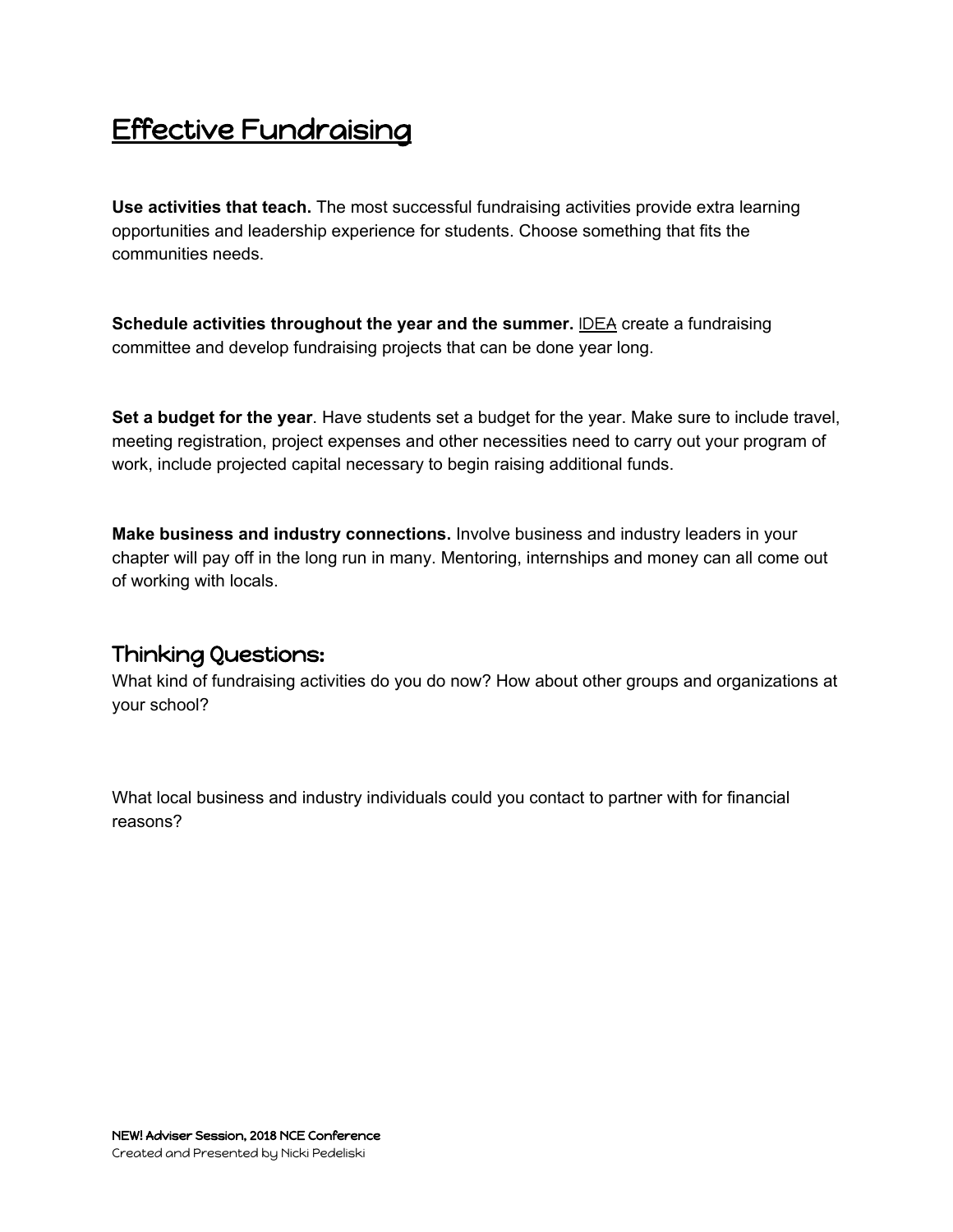## Successful Community Service Projects

**Pinpoint specific needs in your local community.** The most effective community service projects will add something to your local community that is missing. This requires pre-planning, research and perhaps more time at the forefront, however, finding the correct project for your local community can have a huge impact. Make community service meaningful for members.

**Balance resources and community need.** Always keep in mind your resources, chapter size and level of commitment. Selecting projects that are engaging and everyone can play a part is an important aspect.

**Delegate authority--let students plan the project.** Make sure students are playing a critical role in selecting and planning the projects. The more they are involved (at any level) the better the results. **IDEA** Integrate community service learning into a class and have all members of the class participate in service learning!

**Follow up with results.** Having measurable results helps to publicise, promote and gain support for the hard work the chapter has done with service learning projects. Keep records of everything, from the number of people served, amount of goods/\$ collected, number of people who participated and the number of hours spent on the project. Keeping these records help show the impact of the project and also assist with reporting to local media outlets!

#### Thinking Question:

What does your community need? Or lack? Or what is missing?

#### Networking Question:

How do you measure the success/impact of your community service involvement?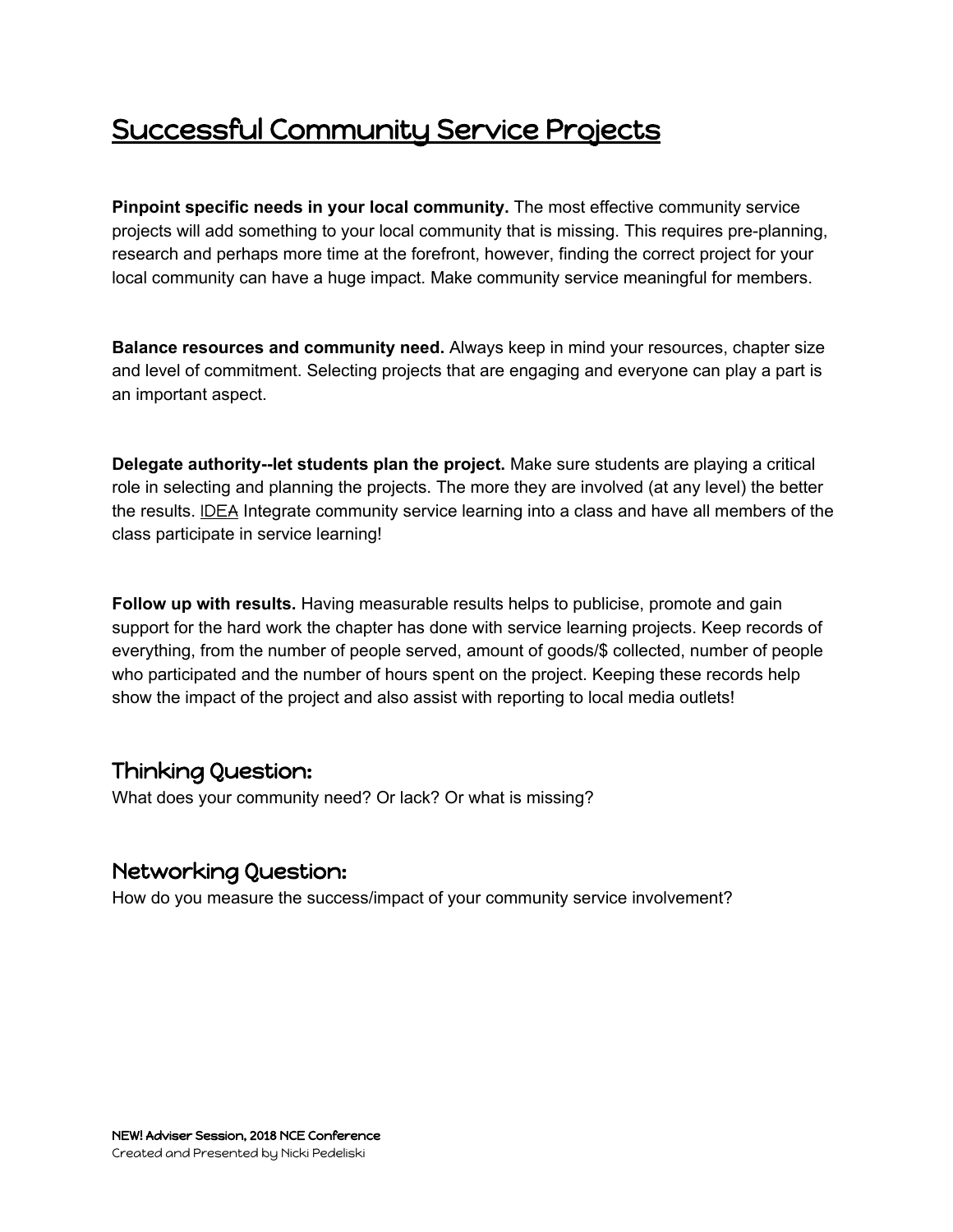## Success in STAR Events

**Download the current STAR Events Manual and STAR Event Resources.** There are two classifications of events: Nebraska Events and National Events and manuals for both state and national events available on their perspective websites. The manual is updated annually. STAR event resources (forms, templates, scenarios, etc) change every year too, stay on top of changes. Advisers often become an instant expert in events your members participate in.

**Ask questions, find experts!** Successful STAR Event projects and activities star with an accurate knowledge of the rules. TIP Contact your District STAR coordinator or an adviser mentor. Volunteering to be a lead consultant or an evaluator at the state level or national level can be invaluable to learn new events or prefect old ones.

**Integrate STAR Events into your classroom!** Competitive events strengthen the Family and Consumer Sciences program by increasing student motivation and providing a framework for authentic learning experiences. STAR Event and Skill Demonstration Events are linked to the National Standards for Family and Consumer Sciences, Common Career Technical Core Career Ready Practices, Career Clusters, 21st Century Skills, and the FCCLA National Programs and they make the perfect midterm or final project.

**Stick to the basics.** When FCCLA leaders are asked about the benefits of STAR Events, the majority of them say that it is an excellent way to improve on public speaking skills. Instead of worrying about whether a project is creative, exciting or impressive enough to advance to nationals, your job as an adviser is to make sure that the member learns something. Focus your efforts on public speaking skills, time management, preparedness and a comprehensive understand of the projet's subject to start. It is all about the planning process.

#### Thinking Question:

What events could you incorporate into your current curriculum easily?

#### Networking Questions:

Where do project ideas for STAR Events come from?

How can you recognized your STAR Events participants for their hard work?